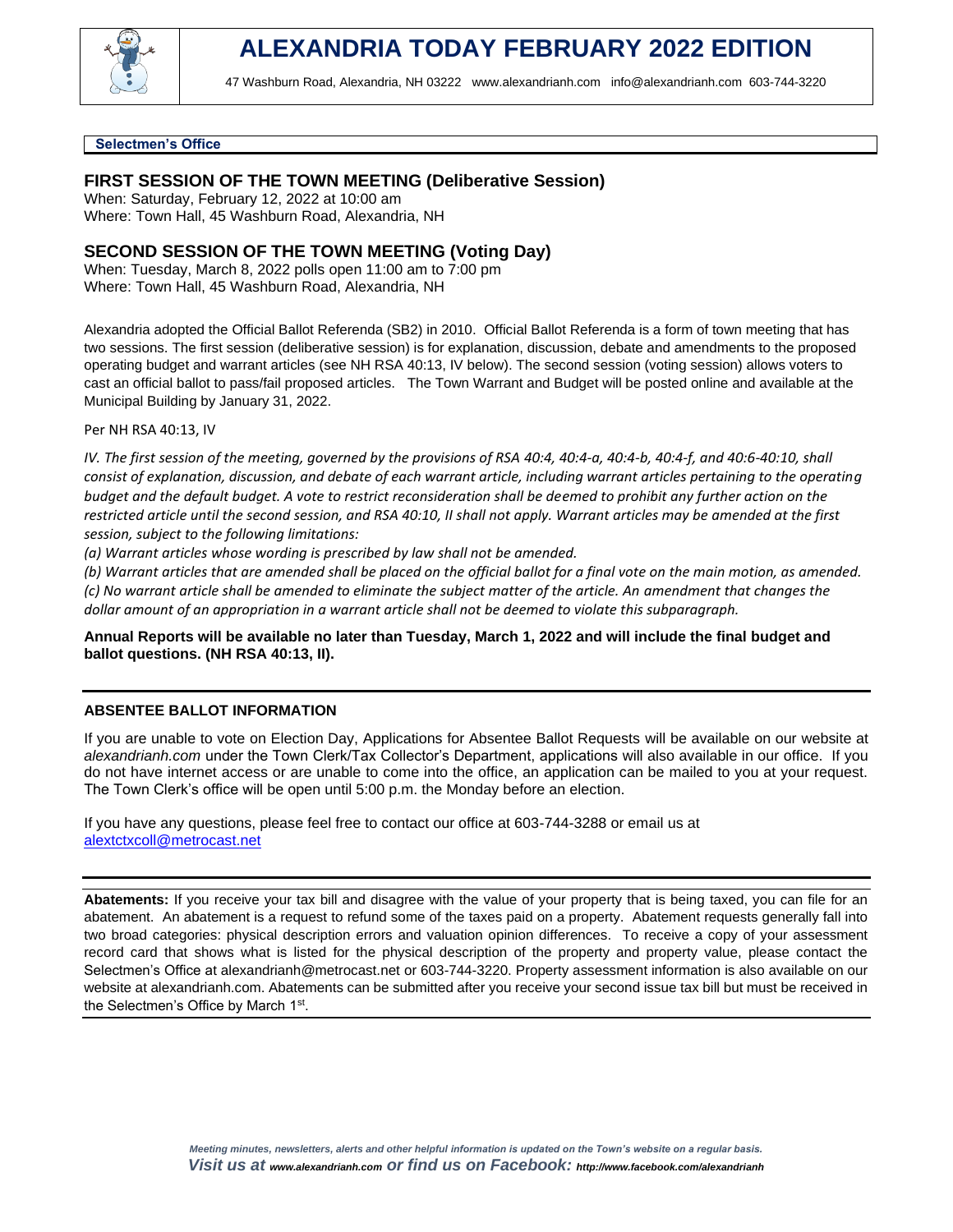

# **ALEXANDRIA TODAY FEBRUARY 2022 EDITION**

47 Washburn Road, Alexandria, NH 03222 [www.alexandrianh.com](http://www.alexandrianh.com/) info@alexandrianh.com 603-744-3220



**Alexandria Waste Management Committee** 



**Recycling is contagious; You set the example, and others will follow**

Trivia Quiz Question for the Month: What do the North Pole, Mount Everest, and the South Pole all have in common other than the ice and snow?

## **Money in our Pockets**

In November and December 2021, we realized a total revenue of \$559 for aluminum cans and \$3,339 from light tin and misc. metal. Yearend savings for 2021 were \$12,120, \$2,120 over our projected savings. Congratulations one and all, you made it happen . As you know, in addition to saving us money, your efforts to recycle and support your recycling program have a positive impact on our environment and preserve our natural resources for all to enjoy. This year we anticipate continuing with our recycling of corrugated cardboard and will be making some adjustments in the way we calculate our saving for glass, both of which will have a positive impact on our net savings. Depending on world markets, we may be in a position to further expand the list of materials we can accept for recycling – stay tuned.

# **What's New at the Transfer Station**



There were two TSSC meetings in January. One on 1/13 at which we discussed the estimates provided to the committee by Erin Darrow for costs and specifications for specific buildings at the new facility. The TSSC reduced Erin's estimates by almost \$1,000,000 by eliminating some items such as the separate building specifically used for recycling and the paving of the area, and adjusting other

estimates, which the committee felt were too high. It should be pointed out here that these were estimates only and the town will seek additional estimates before deciding on vendors and contractors. The second meeting, which was a public hearing held 1/20 to explain to our residents the warrant article they would be asked to vote on in March and explain the reasons supporting the cost estimates. After discussion with residents at the meeting, it was obvious, that the best approach would be to concentrate our efforts on the gravel pit portion of the project, as much of the work needed for the pit and the transfer station are interrelated. By delaying the warrant article request for financing for the transfer station until 2023, it will allow us more time to further evaluate our needs at the transfer station, while still moving forward with completion of some interrelated tasks such as site preparation including access road(s) and security. Gravel produced by the new pit can be used on site and will further reduce our costs. This change in strategy does not mean that we are delaying the relocation of the transfer station, it simply means that we are delaying submitting the warrant article requesting financing for the entire project for a year, until we have a more accurate cost projection. The committee will continue to meet on an as needed basis and monthly updates will be provided here in the town newsletter and in the meetings' minutes posted on the town website.



Time to get your 2022 Transfer Station Permit stickers. Stickers may be picked up free of charge from the office at the transfer station. Stickers are not available at the Municipal Building. Proof of residence and you license plate number are required. If you have more than one car in the family that will be using the facility, additional stickers for those vehicles are available, again at no cost, but individual license plate numbers are required. Stickers should be affixed in the lower left corner of the windshield and be clearly visible. A reminder to landlords, if you have short-term seasonal tenants who will be using the facility during their stay, please advise them that they may be asked for proof of their rental agreement in lieu of a sticker. Please remember that the requirement of stickers to use the transfer station facility is to prevent unauthorized use of our

facility by non-residents.

Ken has asked that I again alert residents, that beginning the 1st of the year, some disposal fees have increased. Alexandria's fees are set to cover our costs to dispose of certain types of materials – we do not make a profit on any fees charged residents, and this continues to be our policy. You are all aware of the recent rise in the cost of everything, and trash disposal has not escaped this trend. Please know that we are doing everything possible to control our expenses, and we thank you for your understanding.

We have begun to recycle corrugated cardboard again. We now have a separate enclosed trailer dedicated to corrugated cardboard only. Please breakdown your boxes and remove any waste material before placing them in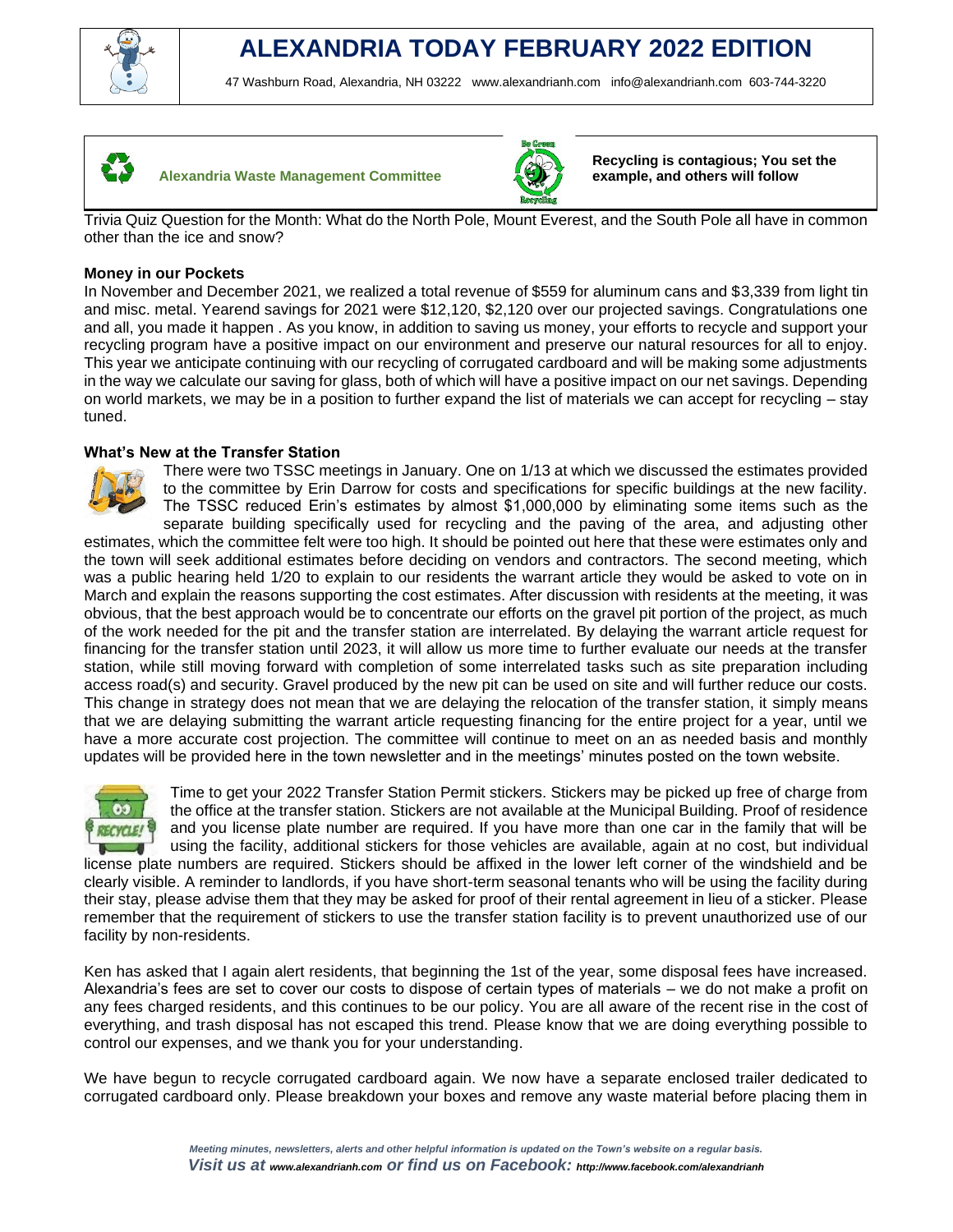

the trailer – Remember, corrugated cardboard only. Another big PLUS, we are now recycling plastic grocery bags. A container has been placed by the roll-offs for clean plastic bags. Please be sure the bags are empty and clean. We hope to be able to continue this service; however, it will depend on you doing your part by ensuring that only clean, plastic shopping bags are put in the container(s). It has also come to our attention that hazardous waste and some construction debris are finding their way into the compactor. Only household waste is allowed in the compactor. To help control improper disposal of certain materials, our Operating Plan, permit #DES-SW-90-034, dtd. 30 April 2012, Section III.5 charges the facility with inspecting all waste entering the facility to ensure compliance with the materials permitted for disposal at the facility as specified under Section II of the plan permit. Generally, at our facility, this is limited to a quick visual check of materials brought in by truck or trailer to direct the resident to the correct disposal area. Please remember, waste disposal is, for the most part, controlled by the state not the towns and transfer stations and landfills are merely complying with regulations stipulated in their permits.

One final reminder to our residents; to allow for the transfer station to be properly secured, the gate closes at 3:45pm. Anyone arriving after that time will not be allowed to enter. Those in the process of unloading trash are expected to complete unloading no later than 4:00pm.

#### **Every Individual Can Contribute**



There is an interesting article written by Reagan Bissonnette, Executive Director, Northeast Resource Recovery Association and published by The New Hampshire Municipal Association about the status of recycling in the state of New Hampshire since China tightened restrictions on importing recyclable materials. The State of Recycling

Markets in New Hampshire covers a multitude of topics including:

- 1. The Financial Value of Recycling over Disposal
- 2. Types of Recyclable Commodities
- 3. Source Separation versus Single Stream Recycling
- 4. Impact of China's National Sword Policy on Recycling Markets
- 5. Effects in New Hampshire

For those interested in the details of the article, click on this link: The State of Recycling Markets in New Hampshire | New Hampshire Municipal Association (nhmunicipal.org)



Creative ideas for recycling, reusing items, and interesting articles or websites offering recycling ideas are always welcome as are comments and suggestions about the newsletter articles. Please submitted your comments to: steve.whitman@hotmail.com; be sure to state "recycling comments" in the subject. In some cases, with the author's permission, comments may be printed in subsequent issues.

*Answer to trivia question: They all have toxic, plastic pollution called nanoplastics, which are particles of toxic plastic waste smaller than a micrometer, which cause damage to organisms including humans. These toxins are by-products generated as plastic waste disintegrates and are easily carried throughout the World by the winds and ocean currents.*



**Alexandria Conservation Commission**

The Natural Resource Inventory done by Moosewood Ecological LLC in 2013 and completed in 2016 for the town of Alexandria identified three turtle species found in the Alexandria Bog, one species, the Wood Turtle, has been classified as a species of "conservation concern". Over the past couple years, the Conservation Commission has been working to improve the approximately 20 acers known as Barrett Park to make it more accessible for residents and guests to have better access to the area and enjoy the many natural features the bog has to offer.

As we began to formalize a restoration and management plan for the area, it was discovered that some area(s) were a significant nesting area for three species of turtles: the Wood Turtle, the Painted Turtle, and the Snapping turtle. The extent of the nesting was a significant discovery and provided Alexandria the opportunity to manage the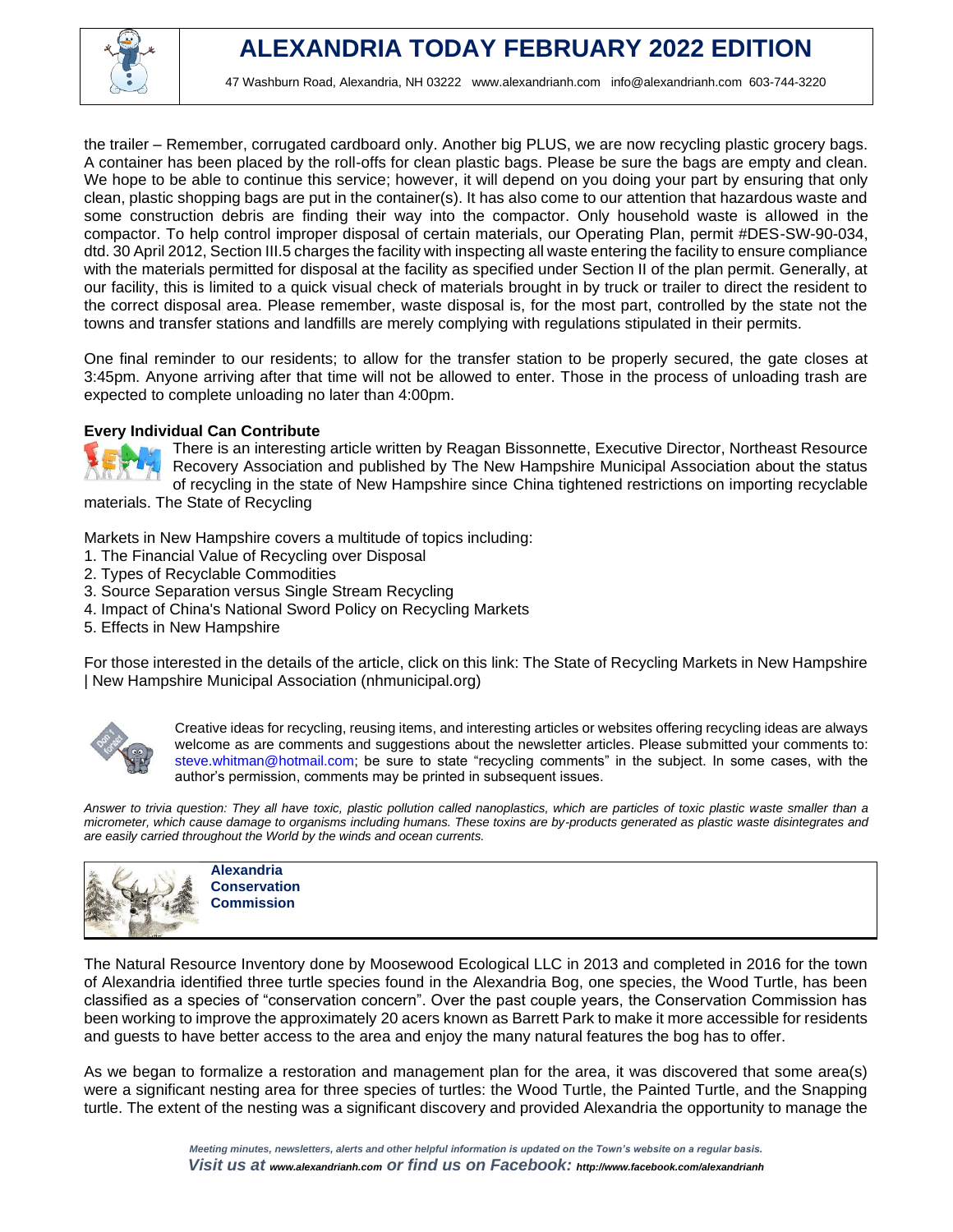

area as a turtle sanctuary. By managing the area as a sanctuary, the natural nesting area(s) for the turtles will be protected and allow the turtles to live and reproduce undisturbed as well as providing a resource area for controlled studies by herpetologists. This is a unique opportunity for our town and our state.

This change in our management approach does impact how we develop the area to ensure the maximum benefits for the public, while protecting the sanctuary. Many of you were able to attend the public informational meeting the Conservation Commission held on Wednesday, 19 January to updated area residents on the changes being considered to develop a turtle preserve. It was explained the importance of our restricting access to specific nesting area(s), which will be clearly identified with signage, and we ask that you be respectful. The entire 20 acers will be restricted to foot traffic only and dogs will no longer be allowed to roam freely. During certain times of the year, May 1st – October 31st, the turtle nesting area(s) will be restricted, and you are asked to keep out of these designated arears of the park.

The Conservation Commission and the town are working as quickly as possible to place designation signage. Until then, we request that you adhere to the restrictions and not venture into the Barrett Park area. The kiosk formally located in the front area of the park has been relocated to the Town Forest as it was infringing on one of the nesting areas. It will now serve as an informational bulletin board at the Town Forest and be replaced at Barrett Park with a suitable commemorative plaque. Any suggestions you have as to the development of the sanctuary are most welcome and can be directed to any member of the Conservation Committee.



**Other Community Events & Information**

**BLOOD DRIVES Tuesday, February 8, 2022 from 12:00 pm to 5:00 pm** Marian Center, 17 West Shore Road, Bristol, NH

**Wednesday, March 9, 2022 from 12:00 pm to 5:00 pm** Newfound Regional High School, 150 Newfound Road, Bristol, NH



# **DANBURY WINTER MARKET**

*FIRST SATURDAY OF THE MONTH* NOVEMBER – MAY

The Blazing Star Grange #71 of Danbury NH sponsors the [Danbury Winter Market](https://harvesttomarket.com/farmers-market/Danbury-Winter-Market) to help sustain our local area, strengthen our local economy, maintain our rural landscape thru saving small family farms that preserve our green space. Our market season runs the first Saturday of November thru May from 9 to noon. Two changes this season - the time! and we're going an extra month with our in person

market. Blazing Star Grange encourages your support of our Danbury Winter Market Vendors. Local farms provide a strong anchor in the security of local food supply and they, along with our artisan, strengthen our region's economy. [The online ordering system](https://harvesttomarket.com/farmers-market/Danbury-Winter-Market) **opens on Saturday, October 23 at 7:00 AM.** *Market Location: Grange Hall, 15 North Road, Danbury NH, a stone's throw from the intersections of routes 4 & 104. For information contact Donna at 603-768-5579.*